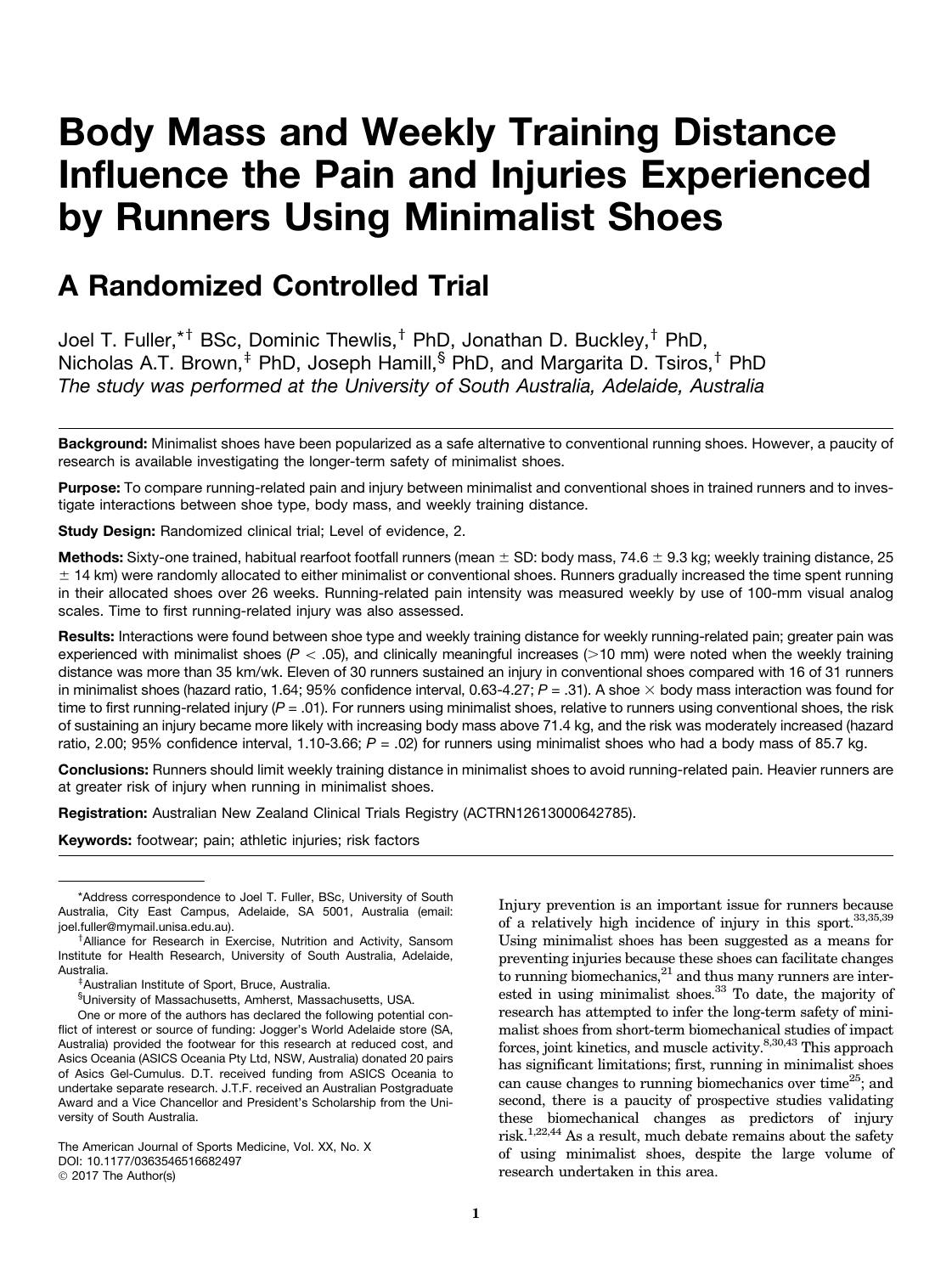Running in minimalist shoes can increase stride rate,<sup>3,38,42</sup> decrease stride length,<sup>3,38</sup> and cause a greater proportion of runners to make initial contact with the midfoot or forefoot (instead of the rearfoot).  $30,42$  Many researchers anticipate that these changes to running gait will affect the type and prevalence of injuries experienced by runners.5,18,20 Forefoot footfall patterns increase peak Achilles tendon forces and might increase the incidence of injuries to the ankle plantar flexor–Achilles tendon complex.<sup>18</sup> In contrast, forefoot footfall patterns, short stride lengths, and high stride rates reduce patellofemoral tendon forces.18,20 Forefoot footfall patterns have also been retrospectively associated with reduced incidence of patellofemoral joint injuries.<sup>5</sup> However, no studies have established a causal relationship between changes to running gait and altered risk of injury in runners using minimalist shoes. Additionally, it is unclear to what extent increases in loading forces can be tolerated by tissues in vivo.

Relatively few studies have prospectively compared running-related pain and injury risk between minimalist and conventional shoes. $32,34$  In the largest study, $34$  a cohort of 99 runners used conventional shoes or 1 of 2 minimalist shoes during a 3-month training program. Runners in each group used their allocated shoes for up to  $~50\%$  of weekly training, and a greater severity of calf and shin pain was reported by runners using minimalist shoes. As well, a greater incidence of injury was found in the minimalist shoe groups (20% and 38%) compared with the conventional shoe group (13%). In a smaller study,  $32$  a cohort of 50 runners were randomized to using either minimalist shoes or their usual running shoes during a 10-week training program. Runners in the minimalist group increased the amount of running in minimalist shoes by 1 to 2 miles during the first 3 weeks and then in a nonstandardized manner for the remaining 7 weeks. Four runners in the minimalist shoe group dropped out of the study due to injury (16% injury incidence) compared with no runners in the control group. Further studies involving longer observational time periods are needed to build on these preliminary findings.

Other intrinsic (eg, body mass $4,23$ ) and extrinsic (eg, training distance<sup>16,24,41</sup>) injury risk factors, not just footwear, are important for safe participation in running.<sup>39</sup> However, research is lacking that investigates how these risk factors influence the pain and injuries experienced by runners using minimalist shoes. For example, increased calf and shin pain in runners using minimalist shoes could be exacerbated in heavier runners, who are subjected to greater absolute forces and consequently greater tissue loading at impact than lighter runners, and by high weekly training distances that increase exposure to minimalist shoes.23

The purpose of this study was to compare runningrelated pain and injury between minimalist and conventional shoes in trained runners. It was hypothesized a priori that minimalist shoes would increase running-related pain and risk of injury. A secondary purpose of this study was to investigate interactions between shoe type, body mass, and weekly training distance for running-related pain and injury outcomes. We hypothesized post hoc that, compared with conventional shoes, runners with greater body mass or weekly training distance would experience increased running-related pain and injury in minimalist shoes.

# **METHODS**

# **Participants**

Sixty-one male distance runners (mean  $\pm$  SD: age, 27  $\pm$  7 years; body mass, 74.6  $\pm$  9.3 kg; weekly training distance,  $25 \pm 14$  km) were recruited for this study, which was approved by the University of South Australia Human Research Ethics Committee and was registered with the Australian and New Zealand Clinical Trials Registry (ACTR N12613000642785). Participants provided their written informed consent before participation.

This investigation of pain and injury represents a secondary outcome from a clinical trial for which the primary purpose was to investigate the long-term effects of minimalist shoes on running performance.<sup>7</sup> All participants who participated in the clinical trial were included in this secondary analysis. Sample size estimation for the clinical trial was based on detecting changes in the trial's primary outcome (running performance). This a priori estimation predicted that we needed to recruit 76 participants for the clinical trial after accounting for participant dropout and inability to assess running performance due to injury.<sup>7</sup> However, participant retention during the trial was better than expected, and only 61 participants needed to be recruited to achieve sufficient statistical power for the trial's primary outcome (running performance). As a result, the final number of recruited participants  $(n = 61)$  is less than the number of participants  $(n = 76)$  estimated in the trial's published study protocol.<sup>7</sup>

Eligible participants were aged 18 to 40 years, had no previous experience with minimalist shoes, and used a rearfoot footfall at the time of enrollment.<sup>7</sup> Runners were included if they trained a minimum of 15 km/wk and could run 5 km in less than 23 minutes (95% of runners represented by the cohort of male endurance-trained runners in a study by Laursen and colleagues $19$  could run 5 km in less than 23 minutes; ie, mean 5-km time 1 2 SDs was 23 minutes).<sup>7</sup> Minimum training and performance requirements were used to ensure that a population representing the majority of recreational runners was evaluated. Runners were excluded if they used orthotics or had a current or recent (<3 months) musculoskeletal injury or history of invasive surgery to the back, pelvis, or lower extremities in the previous year.<sup>7</sup>

# Study Protocol

This study used a parallel-group, randomized controlled trial design. Participants attended the exercise laboratory 1 week before their anticipated start date to complete a 5-km time trial on a motorized treadmill (Model 645, Quinton Instrument Co) while wearing their own shoes. Participants were randomized to shoe group (conventional or minimalist) via a process of minimization, $^2$  with time trial performance used as the minimization variable.<sup>7</sup>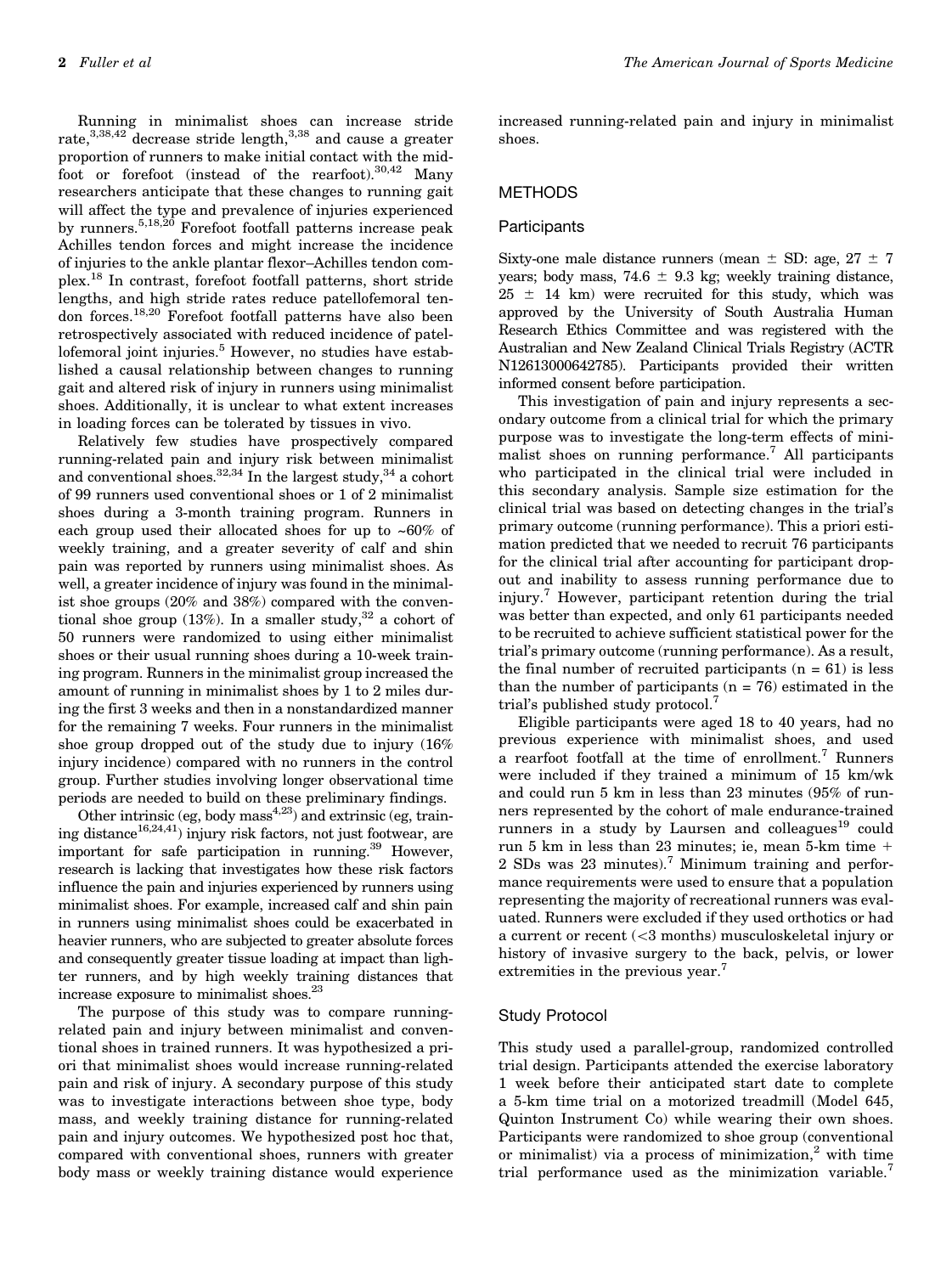This ensured balanced running ability across groups.<sup>7</sup> Randomization via minimization offers the only acceptable alternative to simple and restricted randomization<sup>27</sup> and is more effective at balancing the collective attributes of intervention groups in small samples than traditional methods of randomization.36 Allocation of participants was performed by 1 investigator who was not involved in data collection.<sup>7</sup> It was not possible to blind participants to their allocated shoe group. Investigators were not blinded to intervention group during data collection or data analysis.

Runners in each group gradually increased the amount of time spent running in their allocated shoes (conventional or minimalist) and decreased the amount of time spent running in their regular running shoes over 26 weeks.7 The amount of time spent running in allocated shoes was ~5% (10 minutes) of total weekly training time in week 1 and increased by 5% each week, before reaching 100% of total weekly training in weeks 20 to 26. Participants recorded all of their weekly running and shoe use in training diaries. We did not monitor how participants used their allocated shoes outside of training. Participants were not encouraged or instructed to modify their running gait in any way. Participants completed all training in their usual training environments (usual training surface, time of day, etc).

## Weekly Training

All participants completed a standardized training program during weeks 1 to 6 of the intervention, which consisted of 2 interval running sessions at 85% to 90% maximum heart rate and 2 continuous running sessions at 65% to 80% maximum heart rate each week.<sup>7</sup> After the initial 6-week run-in period, during which training was controlled, participants were instructed to continue their usual weekly running training for the remainder of the study.<sup>7</sup> This ensured that the effects of minimalist shoes were investigated using an ecologically valid approach and could be generalized to real-life conditions.

# Footwear Conditions

Participants were allocated to conventional (Asics Gel Cumulus; mass [mean  $\pm$  SD], 333  $\pm$  25 g per shoe; heel stack height, 32 mm; heel drop, 9 mm) or minimalist shoes (Asics Piranha SP4; mass,  $138 \pm 10$  g per shoe; heel stack height, 22 mm; heel drop, 5 mm). The Asics Piranha meets published standards for minimalist shoe classification and scored 72% on the minimalist index for classification of shoes on a scale from least minimalist (0%) to most minimalist  $(100\%)$ .<sup>6</sup> In contrast, the Asics Gel Cumulus scored 12% on the minimalist index.

# Pain and Injury Assessment

Participants completed weekly assessments of the worst running-related pain they experienced in the foot, ankle, calf, shin, knee, thigh, and lower back. Pain in each body area was assessed by means of body charts and 100-mm visual analog scales (VAS) with anchors ''no pain'' on the left (0 mm) and ''worst pain'' on the right (100 mm).



Figure 1. Participant flow diagram.

Reliability was determined using test-retest measurements from 10 runners who completed 2 assessments of running-related pain separated by 1 hour. Intraclass correlation coefficients (ICCs) were excellent for the foot (ICC = 0.98), ankle (ICC = 0.83), calf (ICC = 0.87), shin (ICC = 0.87), knee (ICC = 0.94), thigh (ICC = 0.88), and lower back  $(ICC = 0.97)$ . The standard error of measurement was less than 4 mm for each body area.

A running-related injury was considered any musculoskeletal problem severe enough to cause a visit to a health professional, use of medication, or reduced weekly training.7,24,41 Injured participants were assessed and treated by medical professionals who were not involved in this study.<sup>7</sup> Study investigators did not have access to participant medical records and could not obtain detailed diagnostic and treatment information. Participants selfreported the location of their injuries to study investigators, who maintained regular contact with injured participants to determine the number of training days missed due to injury. Injuries attributed by runners to an accident that was unrelated to running (eg, sprained ankle walking over uneven ground) were not included.

## Statistical Methods

Running-related pain was compared between shoe groups with a linear fixed-effects model by use of the MIXED procedure in SPSS (version 21, IBM). Fixed effects were shoe, time, and shoe  $\times$  time interaction. Time was treated as a repeated observation. Participant body mass and weekly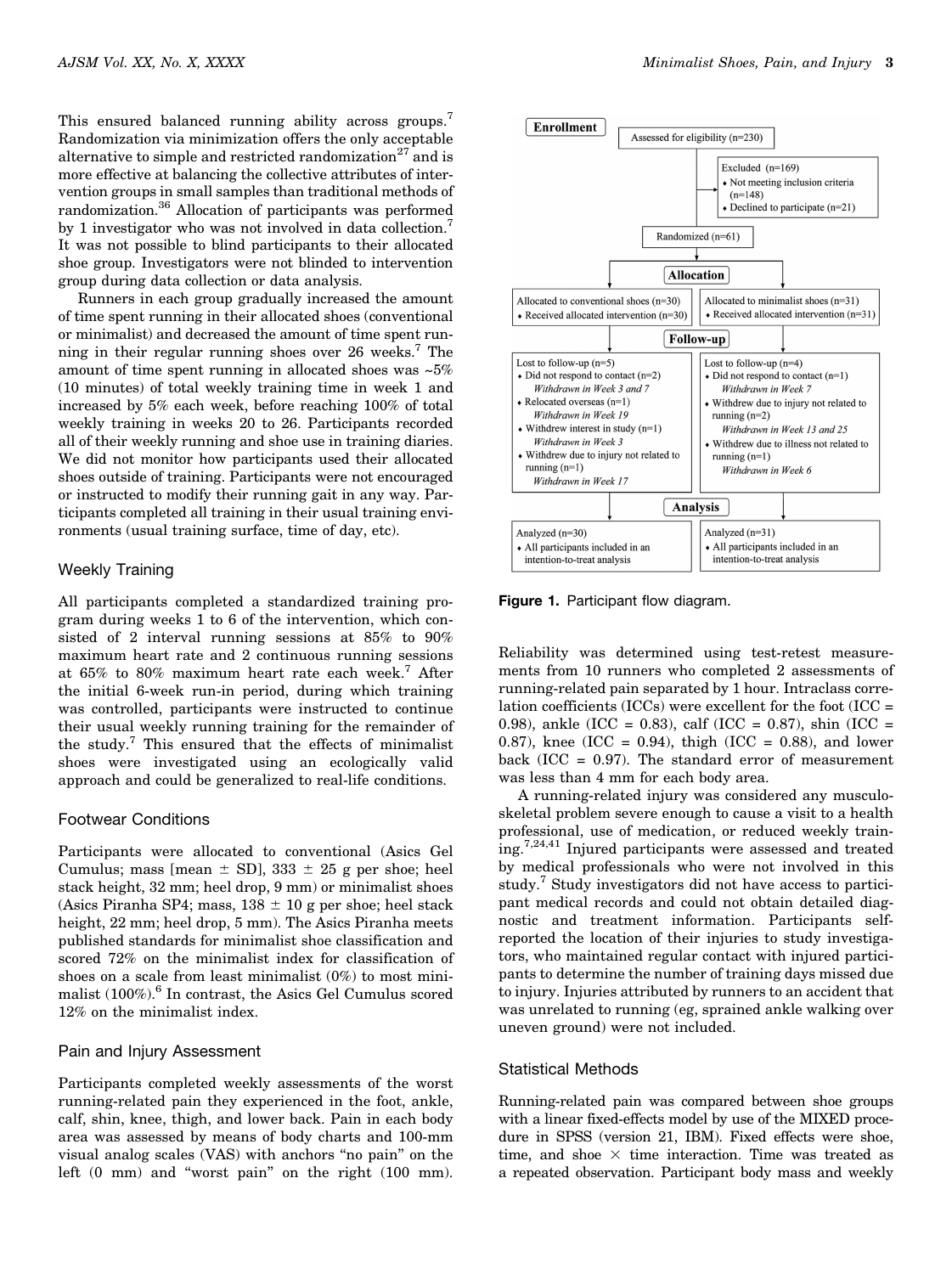

Figure 2. Percentage of weekly training time achieved in each shoe type. Values are mean  $\pm$  standard deviation.

training distance were included as continuous predictor variables. A first-order, autoregressive covariance structure was used for the residual covariance matrix. Quantile-quantile normality plots and residual plots were used to assess normality of data and normality, homoscedasticity, and independence of residuals. Pain data were log-transformed to achieve a normal distribution for model residuals. Effect sizes were quantified using mean difference and were considered trivial  $(<$ 10 mm) or clinically meaningful ( $\geq$ 10 mm).<sup>15</sup>

Cox proportional hazards regression models were used to investigate differences in time to first running-related injury between shoe groups. This analysis was performed with the statistical software R (version 3.2.1, R Foundation for Statistical Computing). Cox proportional hazards regression models were fit using the coxph function from the survival package in R. Two separate models were used for analysis to maximize the number of injury events per model factor.<sup>40</sup> Model 1 included shoe as a categorical factor, weekly training distance as a continuous predictor, and shoe  $\times$  weekly training distance interaction. Model 2 included shoe as a categorical factor, body mass as a continuous predictor, and shoe  $\times$  body mass interaction. Sensitivity analysis was performed with a third model, which included all 5 terms (shoe, weekly training distance, body mass, shoe  $\times$  weekly training distance interaction, and shoe  $\times$  body mass interaction). Body mass and weekly training distance were mean centered for analysis.<sup>17</sup> Schoenfeld residual plots and tests were used to assess proportional hazards assumptions. $11$  Statistical significance was assumed for  $P \, < \, .05$ . Effect sizes for injury data were quantified using hazard ratios (HRs) and were considered trivial (<1.30), small (1.30-1.99), moderate (2.00-3.99), and large  $(≥4.00).$ <sup>12</sup> Precision of effect size estimates was assessed by use of 95% confidence intervals. We are not aware of any consensus on what should be considered a clinically meaningful HR in studies of running-related injuries. For the purpose of this study, we considered an HR of 2.00 or higher (ie, moderate effect or greater) to be a clinically meaningful effect. To present findings in a clinically meaningful way, we calculated relative risk (RR)

statistics from Cox proportional hazards regression model survival curves for any effects with a clinically meaningful magnitude (ie,  $HR \geq 2.00$ ).

### RESULTS

Thirty-one runners were allocated to minimalist shoes, and 30 runners were allocated to conventional shoes. Four runners experienced an injury or illness during the study that was not related to running (Figure 1). These runners withdrew from the study at the time of their injury or illness because it prevented them from running. We lost contact with 3 runners who did not respond to email or telephone follow-up (Figure 1). These runners were withdrawn from the study before completing the 26-week observational period. One runner withdrew interest in the study after 3 weeks of observation (Figure 1). One runner withdrew from the study in week 19 after relocating overseas for work (Figure 1). All runners were included in an intention-to-treat analysis.

# Training Distance and Shoe Use

Runners in both groups successfully transitioned to performing 100% of weekly training in allocated shoes with no difference between groups  $(P = .70)$  (Figure 2). The mean  $(\pm SD)$  weekly training distance was slightly less in the minimalist shoe group (20.7  $\pm$  7.1 km) compared with the conventional shoe group  $(24.2 \pm 12.4 \text{ km})$ , although the difference was not statistically significant  $(P = .10)$ .

#### Running-Related Pain

A shoe  $\times$  time interaction was found for weekly knee pain  $(P = .02)$ . Training in minimalist shoes increased knee pain during weeks 7 to 26 (35%-100% shoe use) but not weeks 1 to 6 (5%-30% shoe use) (Figure 3A). A similar trend was seen for weekly calf pain ( $P = .10$ ; Figure 3B). No shoe  $\times$ time interactions were found for weekly foot  $(P = .51)$ ,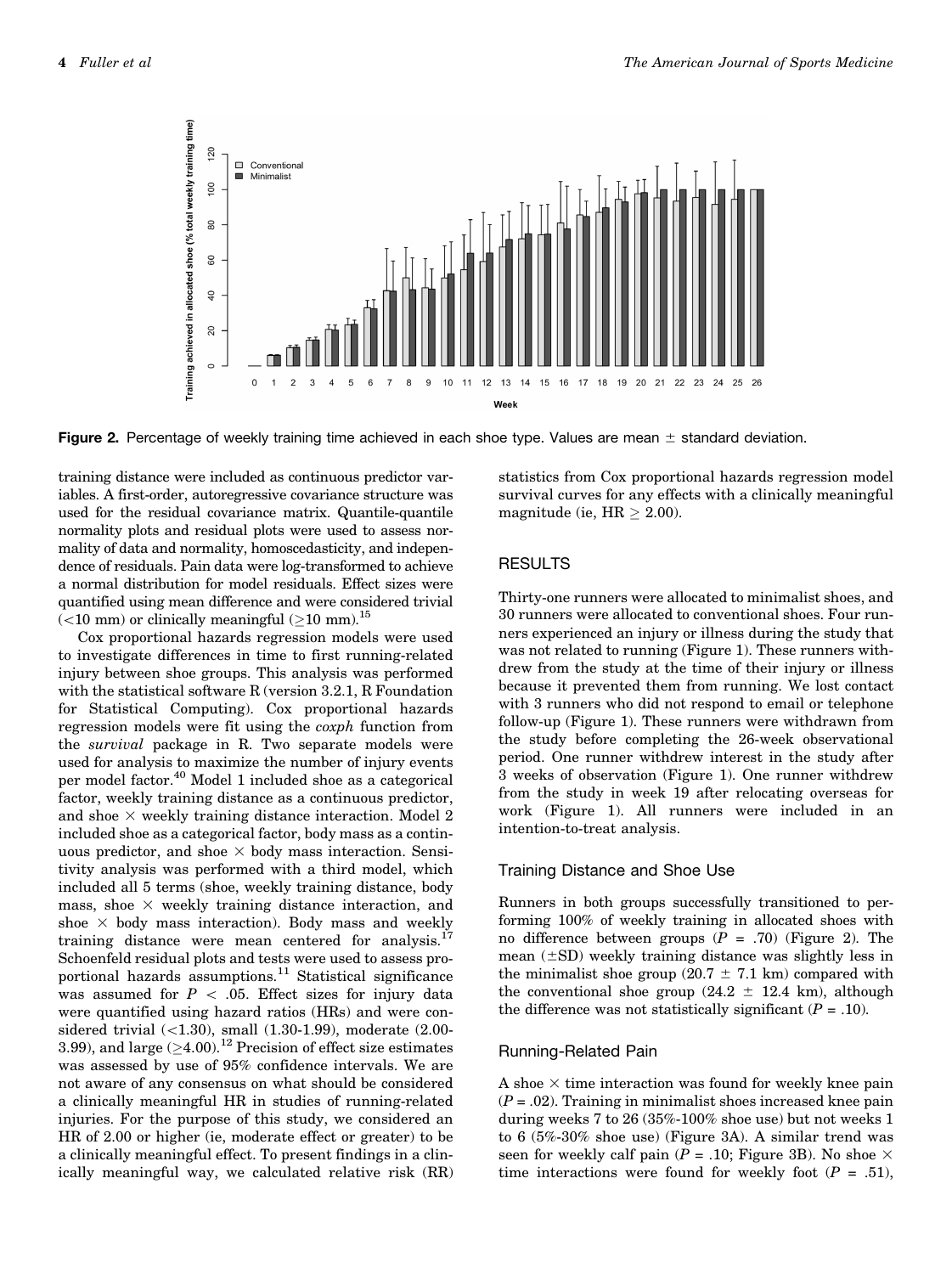| Location   | Mean Weekly VAS, mm |             |         | Number of Injuries $(\%)$ |            |
|------------|---------------------|-------------|---------|---------------------------|------------|
|            | Conventional        | Minimalist  | P Value | Conventional              | Minimalist |
| Foot       | $7 \pm 10$          | $8 \pm 14$  | .58     | 1(9)                      | 1(6)       |
| Ankle      | $5 \pm 10$          | $10 \pm 18$ | .01     | 0(0)                      | 2(13)      |
| Calf       | $7 \pm 12$          | $11 \pm 17$ | .01     | 4(36)                     | 4(25)      |
| Shin       | $4 \pm 7$           | $8 \pm 13$  | .01     | 1(9)                      | 3(19)      |
| Knee       | $7 \pm 11$          | $11 \pm 15$ | $.03\,$ | 5(45)                     | 5(31)      |
| Thigh      | $6 \pm 10$          | $6 \pm 9$   | .80     | 0(0)                      | 1(6)       |
| Lower back | $6 \pm 11$          | $7 \pm 13$  | .24     | 0(0)                      | 0(0)       |

| TABLE 1                                                                                    |
|--------------------------------------------------------------------------------------------|
| Number of Injuries and Severity of Weekly Running-Related Pain at the Foot, Ankle,         |
| Calf. Shin, Knee, Thigh, and Lower Back for Conventional and Minimalist Shoes <sup>"</sup> |

 ${}^a$ Pain data are mean  $\pm$  standard deviation. VAS, visual analog scale pain scores.  $P$  values are provided for the difference in mean weekly VAS between minimalist and conventional shoe groups (assessed by main effect of shoe in linear fixed-effects model).



Figure 3. Difference in weekly knee (A) and calf (B) pain between minimalist and conventional shoes. Values are means with 95% confidence intervals. Dashed lines indicate clinically meaningful difference.

ankle ( $P = .67$ ), shin ( $P = .88$ ), thigh ( $P = .28$ ), or lower back pain  $(P = .71)$ . Main effects of shoe were found for weekly ankle, calf, shin, and knee pain but not foot, thigh, or lower back pain (Table 1). Training in minimalist shoes increased ankle, calf, shin, and knee pain, but these differences were not clinically meaningful  $(<10$  mm; Table 1).

We found shoe  $\times$  weekly training distance interactions for weekly running-related pain at the calf  $(P = .01)$ , ankle  $(P = .02)$ , and shin  $(P = .01)$  but not at the foot  $(P = .44)$ , knee ( $P = .48$ ), thigh ( $P = .65$ ), or lower back ( $P = .14$ ). Weekly pain increased in minimalist compared with conventional shoes at greater weekly training distances (Figure 4). The linear fixed-effects models predicted that minimalist shoes could cause clinically meaningful increases  $(>10 \text{ mm})$ increase in VAS scores) in weekly running-related pain at the calf when weekly training distance was more than 35 km/wk and at the ankle and shin when weekly training distance was more than 40 km/wk (Figure 4).

#### Running-Related Injury

Eleven (37%) runners sustained a running-related injury in the conventional shoe group compared with 16 (52%) runners in the minimalist shoe group. Ten lower leg and foot injuries occurred in the minimalist shoe group compared with 6 in the conventional shoe group (Table 1). Knee and thigh injuries accounted for the remaining 6 injuries in the minimalist shoe group and 5 injuries in the conventional shoe group (Table 1). Injured runners missed a minimum of 3 training days due to injury. The median number of training days lost to injury was 14 days (interquartile range, 10-27 days) in the minimalist shoe group and 13 days (interquartile range, 7-25 days) in the conventional shoe group.

In model 1, the time to first running-related injury was not affected by shoe type (HR, 1.64;  $95\%$  CI, 0.63-4.27;  $P =$ .31) or weekly training distance (HR, 1.05; 95% CI, 0.99- 1.11;  $P = .08$ ), and there was no shoe  $\times$  weekly training distance interaction ( $P = .10$ ). In model 2, a shoe  $\times$  body mass interaction was found for time to first running-related injury (HR [minimalist  $\times$  body mass], 1.13; 95% CI, 1.03-1.24;  $P = .01$ ). A main effect of body mass was found (HR, 0.93; 95% CI, 0.86-0.99;  $P = .04$ ) but no main effect of shoe type (HR, 1.45; 95% CI, 0.62-3.39;  $P = .40$ ). The shoe  $\times$  body mass interaction was the only statistically significant predictor variable in a sensitivity analysis using all terms in a single model (HR [minimalist  $\times$  body mass], 1.11;  $95\%$  CI, 1.01-1.22;  $P = .03$ ).

For runners using minimalist shoes, sustaining an injury became increasingly more likely with increasing body mass above 71.4 kg and increasingly less likely with decreasing body mass below 71.4 kg (Figure 5). Runners using minimalist shoes who had a body mass of 85.7 kg experienced a moderate increase in risk of injury (model 2: HR, 2.00; 95% CI, 1.10-3.66;  $P = .02$ ). The model estimated that 68% of runners weighing 85.7 kg and using minimalist shoes would sustain an injury after 26 weeks of running compared with 22% of runners weighing 85.7 kg and using conventional shoes (RR 3.09; Figure 6). In contrast, runners using minimalist shoes with a body mass of 57.2 kg did not experience statistically significant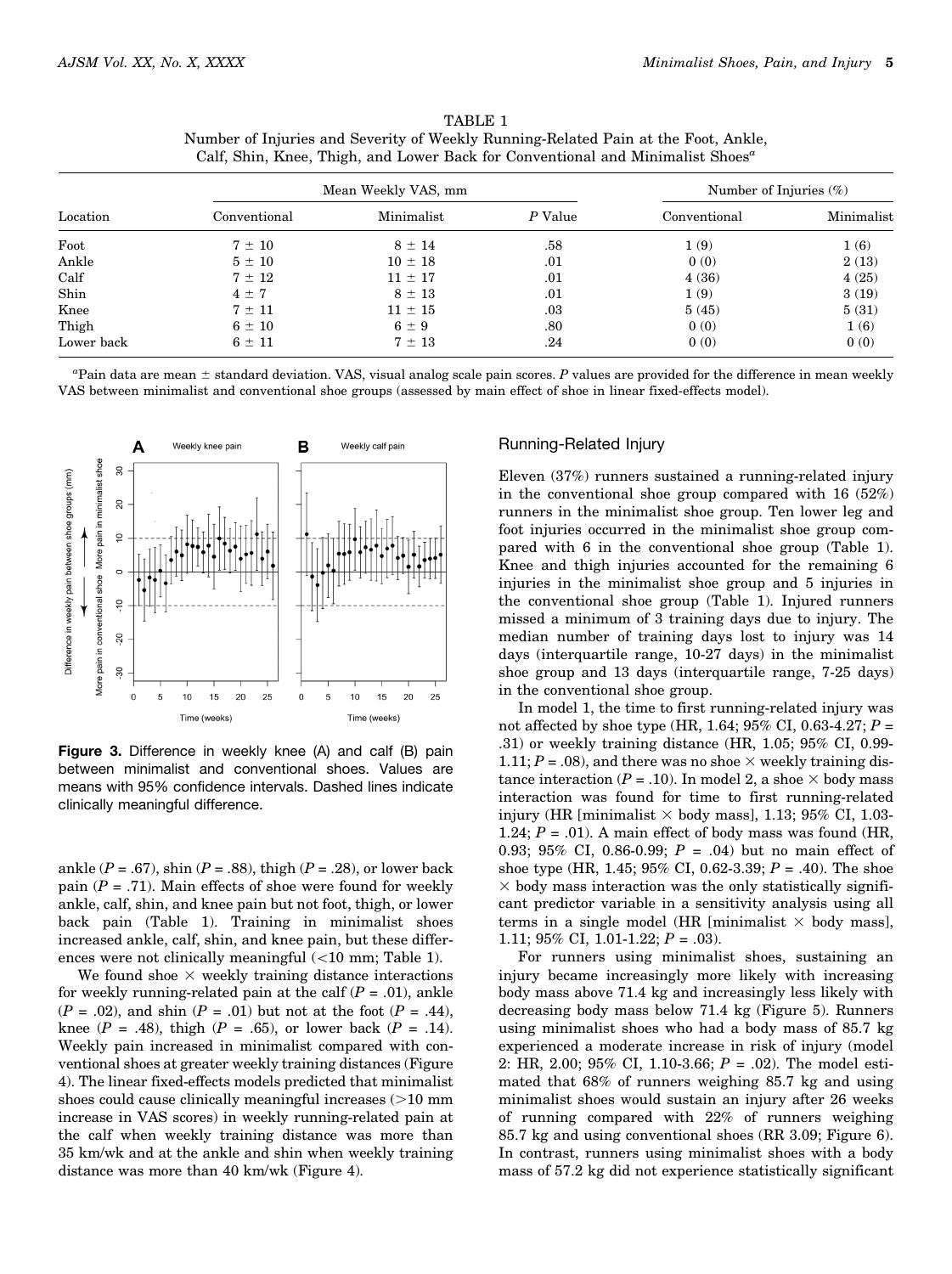Increase in weekly pain when using minimalist shoes (mm)  $\overline{30}$  $\triangle$ Enot o Ankle 25  $\nabla$  Calf  $+$  Shin □ Knee  $\times$ Thigh 20  $\Diamond$  Rack  $\overline{5}$  $\subseteq$ ♦  $\overline{z}$  $\Diamond$ ശ 9<br>内<br>2 ×及古人  $\frac{6}{8}$ W DOG 金<br>≪<br>※ **XIXAHOO**  $\boxtimes$  $\sim$ ⇔क्क्ष  $\mathbb{R} \otimes \mathbb{X}$ 只 囜  $\mathsf{r}$  $\frac{8}{2}$ Ø 2002 **DDA88** ž  $\triangle$ ▓  $\mathbf{x}$  $\times$  $\mathbf{v}$  $\epsilon$  $10$ 20 30 40 50

Figure 4. Linear fixed-effects model predicted differences in weekly pain between minimalist and conventional shoes relative to weekly training distance. Values are plotted for the range of weekly training distances that were observed in this study. Dashed lines indicate clinically meaningful difference.

reductions in risk of injury (model 2: HR, 0.50; 95% CI,  $0.15-1.66; P = .26$ .

# **DISCUSSION**

The purpose of this study was to compare running-related pain and injury between minimalist and conventional shoes in trained runners and investigate interactions between shoe type, body mass, and weekly training distance. It was hypothesized that runners with greater body mass or weekly training distance would experience increased running-related pain and injury when using minimalist shoes. Consistent with this hypothesis, minimalist shoes increased running-related pain in runners with greater weekly training distance and increased risk of injury in runners with greater body mass.

This study is one of the few randomized controlled trials investigating pain<sup>34</sup> and injury<sup>32,34</sup> in runners wearing minimalist shoes and the only study to prospectively investigate pain and injury in runners performing 100% of their running in minimalist shoes. The majority of previous research attempted to infer injury risk from biomechanical analysis of runners using minimalist shoes without prospective follow-up<sup>8,30,43</sup> or used retrospective injury survey responses from runners using minimalist shoes, methods that are prone to selection and recall bias.<sup>14</sup> Investigating pain and injury in runners wearing minimalist shoes is important because preventing future injuries is the primary motivating factor for runners interested in using minimalist shoes.<sup>33</sup>

Figure 5. The risk of sustaining a running-related injury when using minimalist shoes for runners of different body mass (BM). Error lines represent  $\pm$ SE. Shaded area indicates hazard ratio (HR)  $<$  1.00. HR = 1.00 when minimalist shoes have no effect on risk of injury relative to conventional shoes. HR  $<$ 1.00 when minimalist shoes decrease risk of injury relative to



#### Running-Related Pain

Minimalist shoes increased ankle, calf, shin, and knee pain throughout the 26-week follow-up even though the





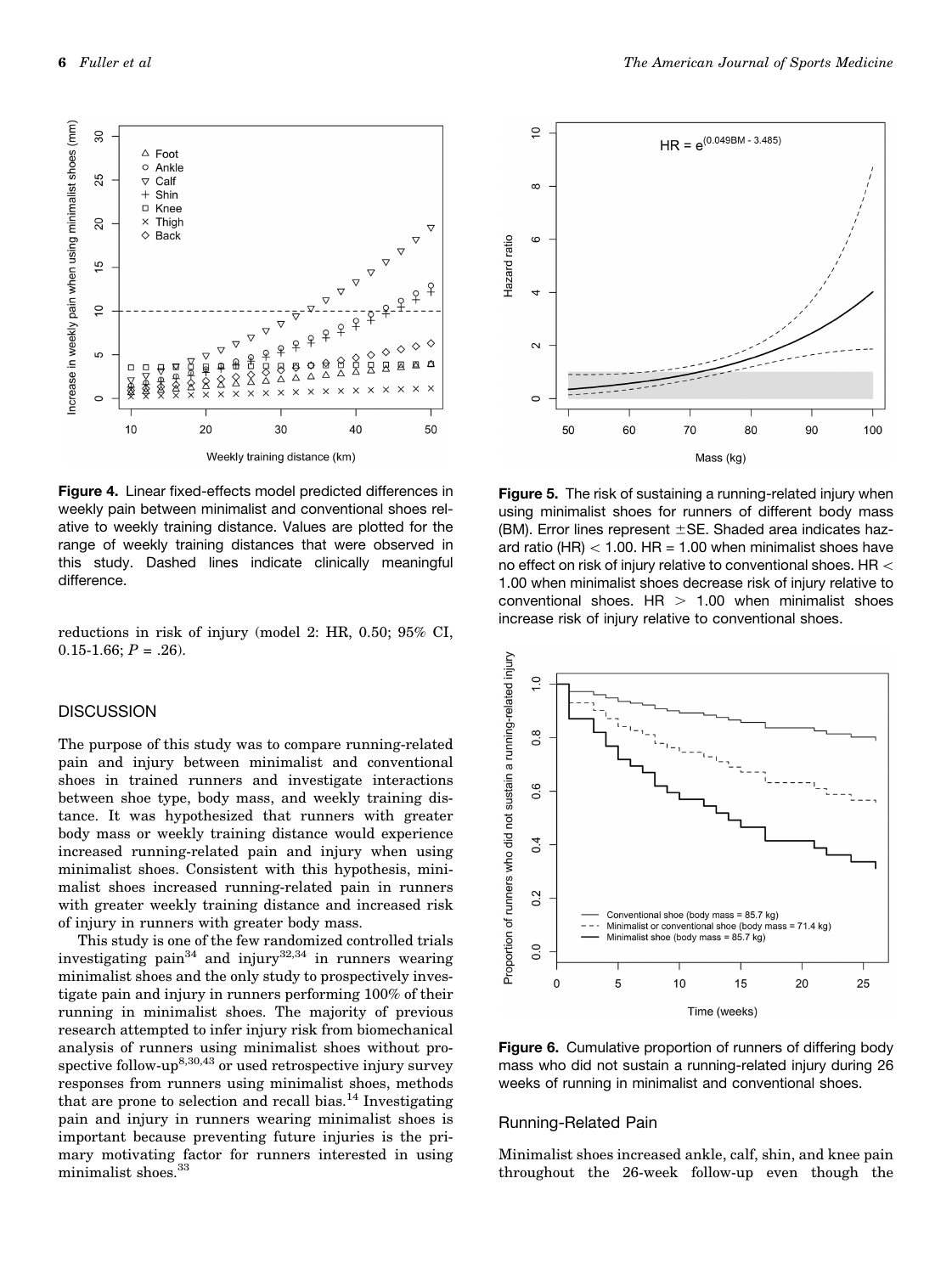minimalist shoe group (weekly distance 20.7 km) performed slightly less weekly running than the conventional shoe group (weekly distance 24.2 km). The average increases in pain were not clinically meaningful.<sup>15</sup> However, knee pain and to a lesser extent calf pain increased over time in runners wearing minimalist shoes and approached clinically meaningful differences during weeks 7 to 26 (35%-100% allocated shoe use) (Figure 3). Several studies have reported that runners experience pain in the lower legs and feet when transitioning to minimalist shoes.<sup>9,14,34</sup> However, the protocol for transitioning to minimalist shoes used in our study appears to prevent pain experienced by runners exceeding clinically meaningful limits, particularly during weeks 1 to 6.

Weekly training distance influenced the amount of pain experienced by runners transitioning to minimalist shoes. Runners training more than ~35 km/wk experienced clinically meaningful increases in weekly running-related pain at the calf and to a lesser extent at the ankle and shin (Figure 4). A greater increase in calf pain with increased weekly training distance is consistent with runners performing increased ankle plantarflexion work in minimalist shoes.<sup>10</sup> Our findings suggest that it might not be appropriate for all runners to increase time spent running in minimalist shoes by the same percentage each week. Increasing by 5% each week appears to be appropriate for runners training less than 35 km/wk. However, more conservative weekly increases might be needed for runners exceeding this training threshold. Our findings indicate that runners should avoid increasing weekly minimalist shoe use by more than 1.70 km (ie,  $5\% \times 35$  km = 1.75 km) each week.

# Running-Related Injury

Minimalist shoes increased the risk of running-related injury in runners weighing more than 71.4 kg. The hazard ratio was more than doubled for heavy  $(>85.7 \text{ kg})$  runners using minimalist shoes, and they were approximately 3 times more likely to sustain an injury during 26 weeks of running (Figure 6). The magnitude of this increase in injury risk is consistent with the study by Ryan and colleagues,34 who investigated injury incidence in runners transitioning to minimalist shoes over 12 weeks. In this study, runners using 2 different minimalist shoes were 1.6 to 3.1 times more likely to sustain an injury than runners using control shoes. $34$  Notably, our findings suggest that heavier runners  $(>\!\!85.7\,\mathrm{kg})$  are most at risk of injuries caused by minimalist shoes.

One possible explanation for the increased risk of injury in heavier runners using minimalist shoes is the direct relationship between force and mass (ie, Newton's second law).28 Any changes in loading forces caused by minimalist shoes are likely to have greater absolute magnitude (and potential clinical significance) for heavier runners, due to their increased body mass. For example, minimalist shoes can increase vertical ground-reaction force (GRF) loading rates by 37 body weights per second when runners use a rearfoot footfall pattern.<sup>10</sup> For lighter runners (ie, body mass = 57.2 kg), this equates to an increase of  $57.2 \times 9.8$ 

 $\times$  37 = 20,741 N·s<sup>-1</sup> when values are not normalized to body mass. In contrast, this equates to an increase of  $31,075$  N·s<sup>-1</sup> for heavier runners (ie, body mass = 85.7 kg) who are subjected to an additional  $\sim 10,000$  N·s<sup>-1</sup> of unaccustomed loading. High vertical GRF loading rates have been retrospectively associated with increased risk of tibial stress fractures,  $26$  plantar fasciitis,  $31$  and nonspecific running-related injuries.13 However, to our knowledge, the only prospective study to investigate the relationship between GRF and running injury found a greater frequency of injuries in runners who had low vertical GRF loading rates.29

Notably, the interaction between shoe and body mass indicated that minimalist shoes might decrease the risk of running-related injury in runners weighing less than 71.4 kg. This was an unexpected finding, and for runners weighing between 57.2 and 71.4 kg we could not be certain that it was a true finding (Figure 5). For runners weighing 57.2 kg, the 95% confidence interval suggested that minimalist shoes could cause anything from a small  $(HR =$ 1.66) increase in injury risk to a large (HR = 0.15) decrease in injury risk. The potential for moderate or large beneficial effects suggests that further investigation of the effects of minimalist shoes on injury risk in light  $\left(\frac{71.4 \text{ kg}}{2}\right)$  runners is warranted.

It has been hypothesized that running in minimalist shoes could increase incidence of lower leg injuries, particularly for the foot, ankle, and triceps surae–Achilles tendon complex.  $^{25,30,37}$  Consistent with this hypothesis, runners in the minimalist shoe group reported almost double the number of lower leg and foot injuries than runners in the conventional shoe group. Unfortunately, the small sample size of injuries in the current study prevented statistical investigation of injury location. The only other studies to prospectively investigate injuries in runners using minimalist shoes have not reported the location of injuries,32,34 so it was not possible to pool data across studies. Future research investigating injury risk for runners using minimalist shoes should report the location or diagnosis of injuries so that data can be pooled across studies to better inform runners about the types of injuries that can be expected when using minimalist shoes and to facilitate research into methods to prevent such injuries.

#### Limitations

Our study has important limitations that should be considered when interpreting our findings. First, our sample size is small, and this may have affected our ability to detect significant main effects of shoe type on injury risk. Second, our Cox proportional hazards regression models each included 3 factors with only 27 total injury events (9 injury events per factor). A minimum of 10 events per factor is desirable for Cox regression models.<sup>40</sup> However, Vittinghoff and McCulloch<sup>40</sup> demonstrated that results of models with 5 to 9 events per factor should still be accepted (with only a minor degree of extra caution), particularly for plausible and highly significant associations. Third, diagnostic information was not available for all injuries; thus, grouping of injuries was limited to anatomic locations. This allows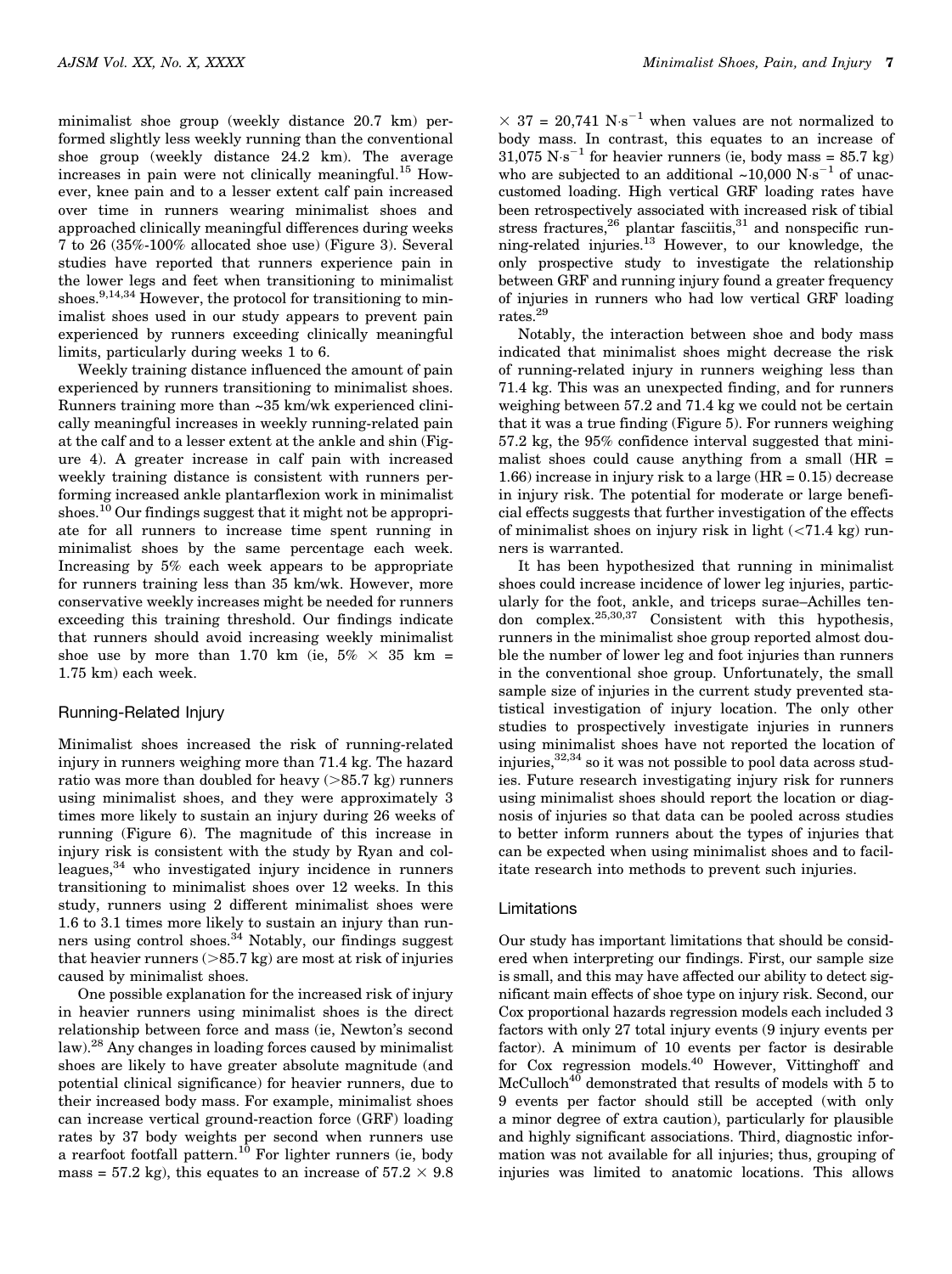some speculation about the cause of injuries but is not as precise as grouping injuries by diagnosis. Fourth, the results of this study provide only preliminary guidelines for safe use of minimalist shoes. Further research is required to confirm that following these guidelines reduces pain and injury in runners transitioning to minimalist shoes.

# **CONCLUSION**

Sustaining a running-related injury when transitioning to minimalist shoes was increasingly likely with increasing body mass. The increased risk of injury was moderate for runners with body mass 85.7 kg or higher who used minimalist shoes. Transitioning to minimalist shoes caused clinically meaningful increases in running-related pain at the calf and, to a lesser extent, at the ankle and shin when training distance was more than 35 km/wk. Runners transitioning to minimalist shoes should not increase weekly minimalist shoe distance by more than 1.70 km each week. Heavier runners should consider avoiding running in minimalist shoes.

#### **REFERENCES**

- 1. Aderem J, Louw QA. Biomechanical risk factors associated with iliotibial band syndrome in runners: a systematic review. *BMC Musculoskelet Disord*. 2015;16(1):356.
- 2. Altman DG, Bland JM. Treatment allocation by minimisation. *BMJ*. 2005;330(7495):843.
- 3. Bonacci J, Saunders PU, Hicks A, Rantalainen T, Vicenzino BT, Spratford W. Running in a minimalist and lightweight shoe is not the same as running barefoot: a biomechanical study. *Br J Sports Med*. 2013;47(6):387-392.
- 4. Buist I, Bredeweg SW, Lemmink KA, van Mechelen W, Diercks RL. Predictors of running-related injuries in novice runners enrolled in a systematic training program: a prospective cohort study. *Am J Sports Med*. 2010;38(2):273-280.
- 5. Daoud AI, Geissler GJ, Wang F, Saretsky J, Daoud YA, Lieberman DE. Foot strike and injury rates in endurance runners: a retrospective study. *Med Sci Sports Exerc*. 2012;44(7):1325-1334.
- 6. Esculier JF, Dubois B, Dionne CE, Leblond J, Roy JS. A consensus definition and rating scale for minimalist shoes. *J Foot Ankle Res*. 2015;8:42.
- 7. Fuller JT, Thewlis D, Tsiros MD, Brown NAT, Buckley JD. The longterm effect of minimalist shoes on running performance and injury: design of a randomised controlled trial. *BMJ Open*. 2015; 5(8):e008307.
- 8. Giandolini M, Arnal PJ, Millet GY, et al. Impact reduction during running: efficiency of simple acute interventions in recreational runners. *Eur J Appl Physiol*. 2013;113(3):599-609.
- 9. Giandolini M, Horvais N, Farges Y, Samozino P, Morin JB. Impact reduction through long-term intervention in recreational runners: midfoot strike pattern versus low-drop/low-heel height footwear. *Eur J Appl Physiol*. 2013;113(8):2077-2090.
- 10. Goss DL, Lewek M, Yu B, Ware WB, Teyhen DS, Gross MT. Lower extremity biomechanics and self-reported foot-strike patterns among runners in traditional and minimalist shoes. *J Athl Train*. 2015;50(6):603-611.
- 11. Grambsch PM, Therneau TM. Proportional hazards tests and diagnostics based on weighted residuals. *Biometrika*. 1994;81(3): 515-526.
- 12. Hopkins WG. Statistics used in observational studies. In: Varhagen E, van Mechelen W, eds. *Sports Injury Research*. New York, NY: Oxford University Press; 2010:69-81.
- 13. Hreljac A, Marshall RN, Hume PA. Evaluation of lower extremity overuse injury potential in runners. *Med Sci Sports Exerc*. 2000; 32(9):1635-1641.
- 14. Hryvniak D, Dicharry J, Wilder R. Barefoot running survey: evidence from the field. *J Sport Health Sci*. 2014;3(2):131-136.
- 15. Kelly A. The minimum clinically significant difference in visual analogue scale pain scores does not differ with severity of pain. *Emerg Med J*. 2001;18(3):205-207.
- 16. Kluitenberg B, van Middelkoop M, Diercks R, van der Worp H. What are the differences in injury proportions between different populations of runners? A systematic review. *Sports Med*. 2015;45(8):1143-1161.
- 17. Kraemer HC, Blasey CM. Centring in regression analyses: a strategy to prevent errors in statistical inference. *Int J Methods Psychiatr Res*. 2004;13(3):141-151.
- 18. Kulmala JP, Avela J, Pasanen K, Parkkari J. Forefoot strikers exhibit lower running-induced knee loading than rearfoot strikers. *Med Sci Sports Exerc*. 2013;45(12):2306-2313.
- 19. Laursen PB, Francis GT, Abbiss CR, Newton MJ, Nosaka K. Reliability of time-to-exhaustion versus time-trial running tests in runners. *Med Sci Sports Exerc*. 2007;39(8):1374-1379.
- 20. Lenhart RL, Thelen DG, Wille CM, Chumanov ES, Heiderscheit BC. Increasing running step rate reduces patellofemoral joint forces. *Med Sci Sports Exerc*. 2014;46(3):557-564.
- 21. Lieberman DE. What we can learn about running from barefoot running: an evolutionary medical perspective. *Exerc Sport Sci Rev*. 2012;40(2):63-72.
- 22. Lorimer AV, Hume PA. Achilles tendon injury risk factors associated with running. *Sports Med*. 2014;44(10):1459-1472.
- 23. Macera CA. Lower extremity injuries in runners: advances in prediction. *Sports Med*. 1992;13(1):50-57.
- 24. Macera CA, Pate RR, Powell KE, Jackson KL, Kendrick JS, Craven TE. Predicting lower-extremity injuries among habitual runners. *Arch Intern Med*. 1989;149(11):2565-2568.
- 25. McCarthy C, Fleming N, Donne B, Blanksby B. 12 weeks of simulated barefoot running changes foot-strike patterns in female runners. *Int J Sports Med*. 2014;35(5):443-450.
- 26. Milner CE, Ferber R, Pollard CD, Hamill J, Davis IS. Biomechanical factors associated with tibial stress fracture in female runners. *Med Sci Sports Exerc*. 2006;38(2):323-328.
- 27. Moher D, Hopewell S, Schulz KF, et al. CONSORT 2010 explanation and elaboration: updated guidelines for reporting parallel group randomised trials. *J Clin Epidemiol*. 2010;63(8):1-37.
- 28. Mullineaux DR, Milner CE, Davis IS, Hamill J. Normalization of ground reaction forces. *J Appl Biomech*. 2006;22(3):230-233.
- 29. Nigg BM. Impact forces in running. *Curr Opin Orthop*. 1997;8(6):43-47.
- 30. Paquette MR, Zhang S, Baumgartner LD. Acute effects of barefoot, minimal shoes and running shoes on lower limb mechanics in rear and forefoot strike runners. *Footwear Sci*. 2013;5(1):9-18.
- 31. Pohl MB, Hamill J, Davis IS. Biomechanical and anatomic factors associated with a history of plantar fasciitis in female runners. *Clin J Sport Med*. 2009;19(5):372-376.
- 32. Ridge ST, Standifird T, Rivera J, Johnson AW, Mitchell U, Hunter I. The effect of training in minimalist running shoes on running economy. *J Sports Sci Med*. 2015;14(3):643-647.
- 33. Rothschild CE. Primitive running: a survey analysis of runners' interest, participation, and implementation. *J Strength Cond Res*. 2012;26(8):2021-2026.
- 34. Ryan M, Elashi M, Newsham-West R, Taunton J. Examining injury risk and pain perception in runners using minimalist footwear. *Br J Sports Med*. 2014;48(16):1257-1262.
- 35. Saragiotto BT, Yamato TP, Lopes AD. What do recreational runners think about risk factors for running injuries? A descriptive study of their beliefs and opinions. *J Orthop Sports Phys Ther*. 2014;44(10):733-738.
- 36. Scott NW, McPherson GC, Ramsay CR, Campbell MK. The method of minimization for allocation to clinical trials: a review. *Control Clin Trials*. 2002;23(6):662-674.